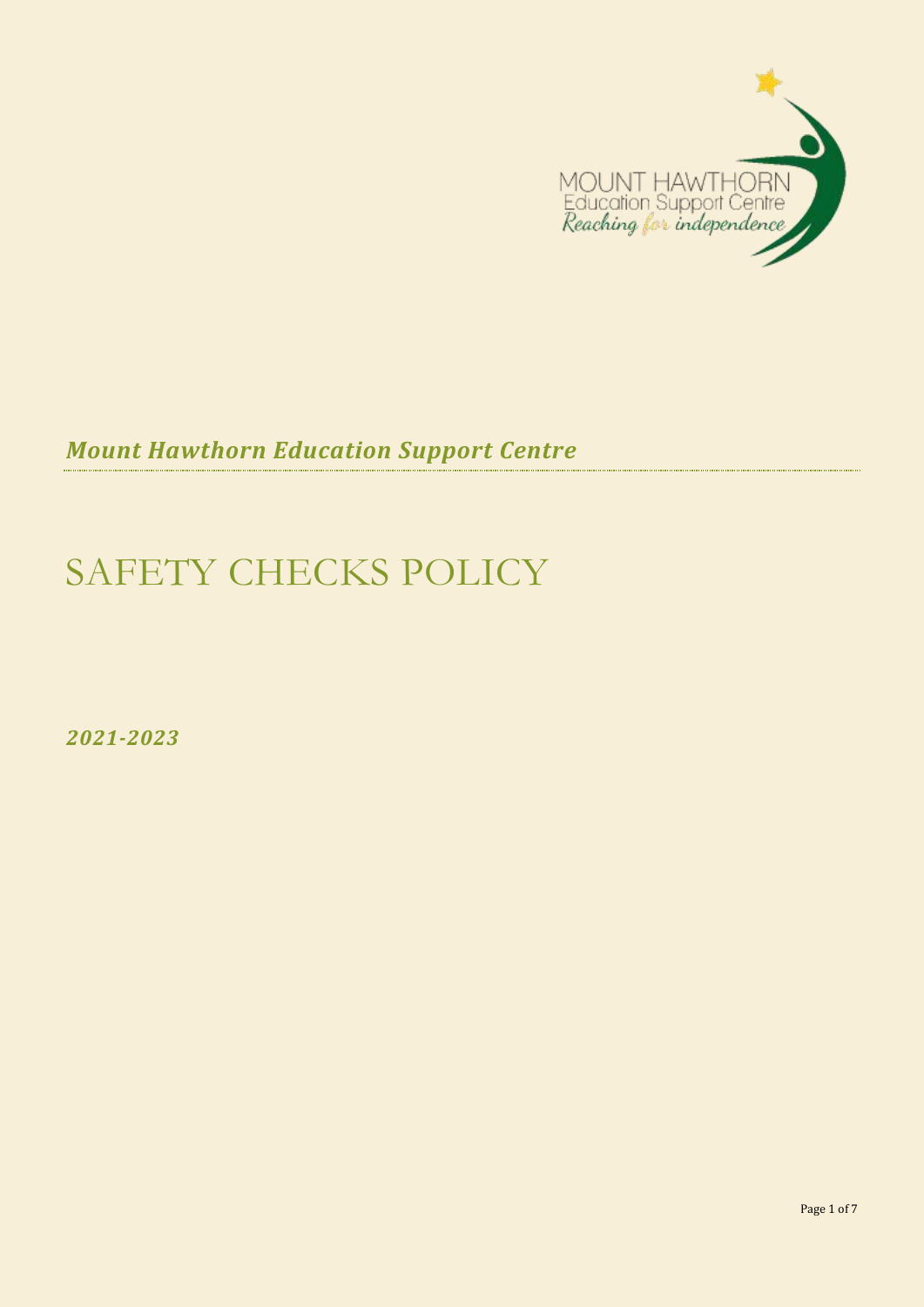## INTRODUCTION

There are several levels at which safety checks need to be performed;

- Occupational Health and Safety Officer routine checks at the beginning of each Term
- Teacher routine checks of the classroom and playground weekly
- Constant observation by all staff of the environment with reporting of all faults to administration

## SAFETY OFFICER CHECKS

The OHS Officer will tour the school and school grounds with a checklist which has been supplied by the Department of Education Occupational Safety and Health Team at the beginning of each school term. Their findings will be given to the administration (Manager Corporate Services) for action. The recorded sheets will be stored in the administration area with documentation to explain any actions that have resulted from the inspection.

## TEACHER CHECKS

Teachers, or education assistants delegated to perform the task by teachers, will check their classrooms and surrounding outdoor areas each week to ensure the safety of staff and students. They will report any issues to administration for action. Checklists will be stored in a file in each classroom. The checklist used to perform this safety check is at the end of this document.

#### CONSTANT OBSERVATION

It is expected that all staff will remain vigilant at all times with regard to potential risks to safety and report any risks to the administration for action.

There is a procedure for reporting Hazards, Risks or Safety Issues which is outlined below:

a) To report a **Hazard** or **Near Miss**, for example a branch sticking out which may take out an eye, flooring which is coming up and someone is liable to trip on it, etc, a **Hazard Report Form** should be filled in and given to the Principal.

All of these forms can be found behind the Conference Room door on a shelf in a **BLUE** folder labelled Accident/Injury Reports. All completed reports are signed by the Principal and then entered into the Risk Register and filed once acted on.

## CLASSROOMS

This checklist has been developed to address hazard identification and reporting. The checklist provides guidance only, it is not intended as a definitive list for the identification of all hazards. Staff are encouraged to make modifications to suit their specific environment. **Note:** there will be hazards/deficiencies not mentioned on the checklists that will need to be identified and managed.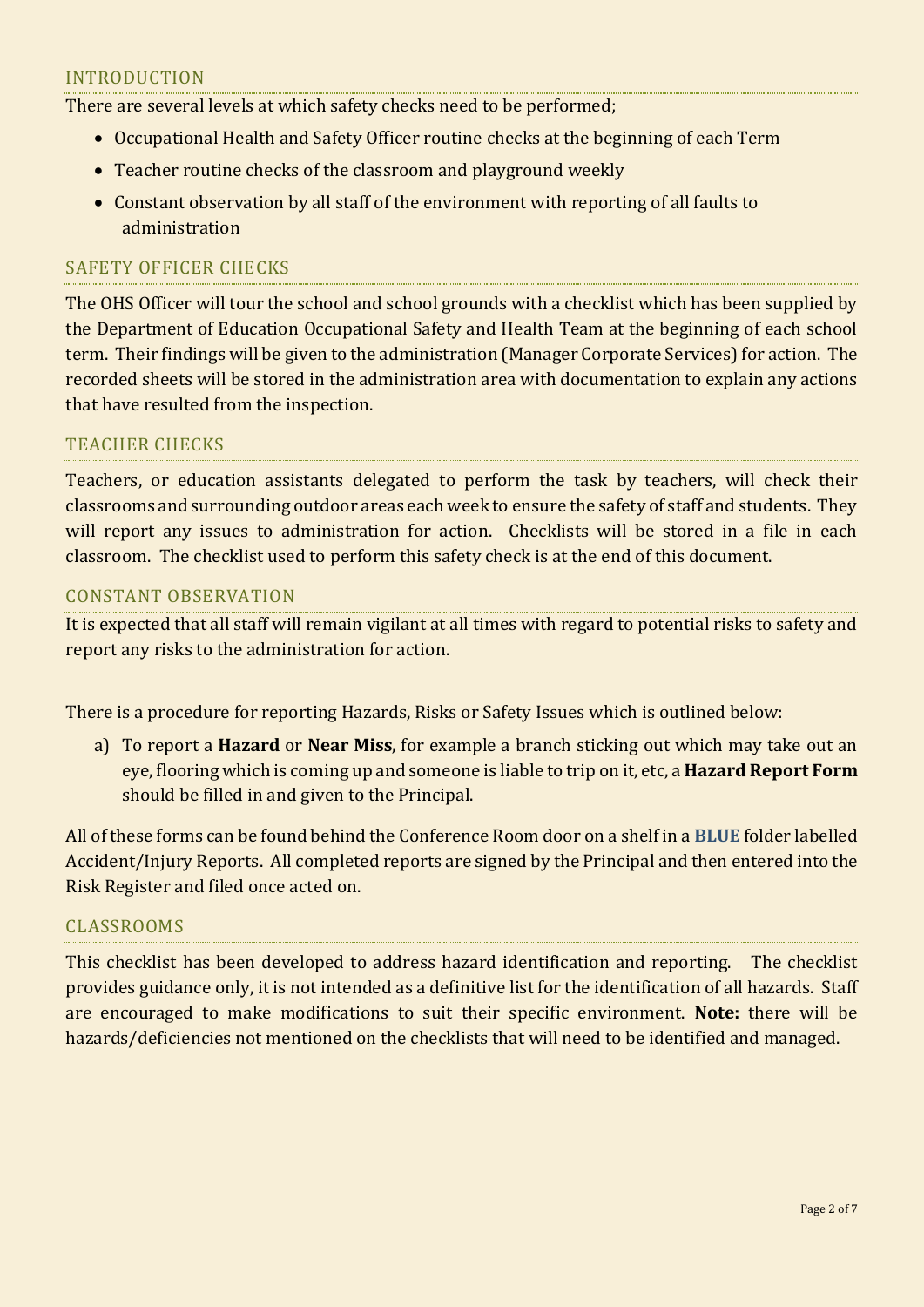| ROOM:                          |       |
|--------------------------------|-------|
| PERSON/S COMPLETING CHECKLIST: | DATE: |

| <b>Fire Safety and Emergency Response</b>                                                               | Action if Required ( $\checkmark$ if no action) |
|---------------------------------------------------------------------------------------------------------|-------------------------------------------------|
| Safety rules and evacuation routes are prominently<br>displayed.                                        |                                                 |
| The area has an audible evacuation alarm.                                                               |                                                 |
| Doorways, walkways and evacuation exits are kept clear<br>and at least 600 mm wide.                     |                                                 |
| External exit doors can be opened from the inside without a<br>key and emergency fire exits are signed. |                                                 |
| Fire control equipment is easily accessible, signed, regularly<br>tested and of the appropriate type.   |                                                 |

| <b>Management Procedures</b>                                                  | <b>Action if Required</b> |
|-------------------------------------------------------------------------------|---------------------------|
| Information about students is easily found for relief staff                   |                           |
| Required personal protective equipment is available and in good<br>condition. |                           |

| <b>Rooms</b>                                                                                                           | <b>Action if Required</b> |
|------------------------------------------------------------------------------------------------------------------------|---------------------------|
| The room is clean and tidy.                                                                                            |                           |
| There is sufficient space for each person to work safely.                                                              |                           |
| Floor surfaces are maintained in a safe condition and are they<br>suitable for the type of activities being conducted. |                           |
| Walls and ceilings are safe and in good condition.                                                                     |                           |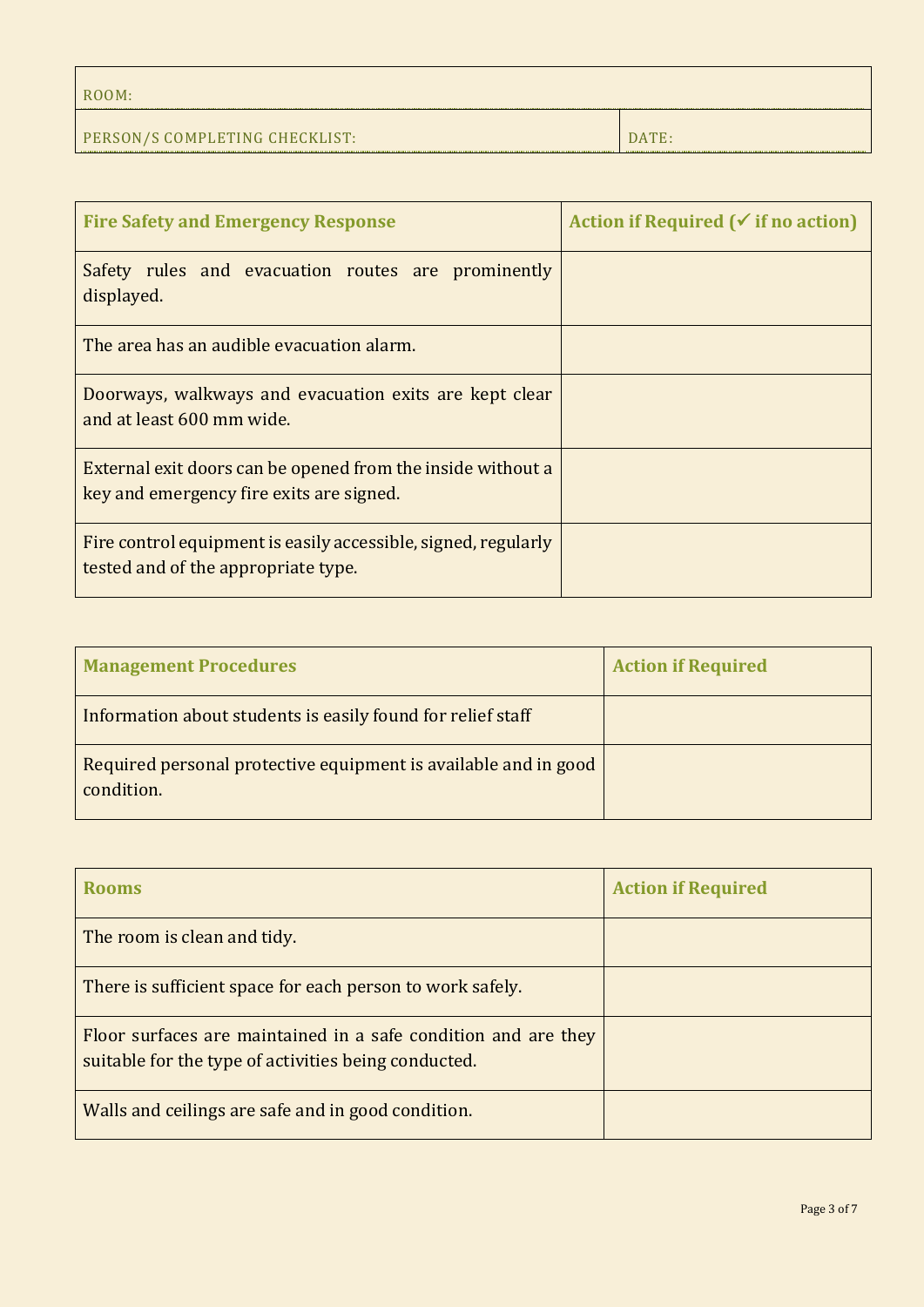| Steps/stairs/ramps are in a safe condition with non-slip surface,<br>and secure handrails where needed. |  |
|---------------------------------------------------------------------------------------------------------|--|
| Doors, windows, locks and latches are in good condition and in<br>working order.                        |  |
| There is adequate ventilation.                                                                          |  |
| The lighting is adequate to work safely in.                                                             |  |
| Air conditioning/gas heating has been checked and is in good<br>working order                           |  |
| Gas heating system hot areas are not accessible by students                                             |  |
| A reasonable room temperature can be maintained in the<br>classroom during use                          |  |
| Procedures are in place to deal with spillages, eg water, blood,<br>urine                               |  |
| Staff are all aware of location of step ladders to reach higher<br>shelves or windows                   |  |
| Staff are aware of location of trolleys to move heavy equipment                                         |  |

| <b>Furniture, Fixtures and Fittings</b>                                              | <b>Action if Required</b> |
|--------------------------------------------------------------------------------------|---------------------------|
| All furniture is safe and in good condition.                                         |                           |
| Light fittings/fixtures and ceiling fans are in good condition and<br>working order. |                           |
| Furniture is of a suitable size for the users, whether adult or child                |                           |
| Hanging displays are not hazardous.                                                  |                           |
| Cupboards are fixed to the wall to prevent them being pulled over                    |                           |
| Hand sanitizer wall pumps are filled                                                 |                           |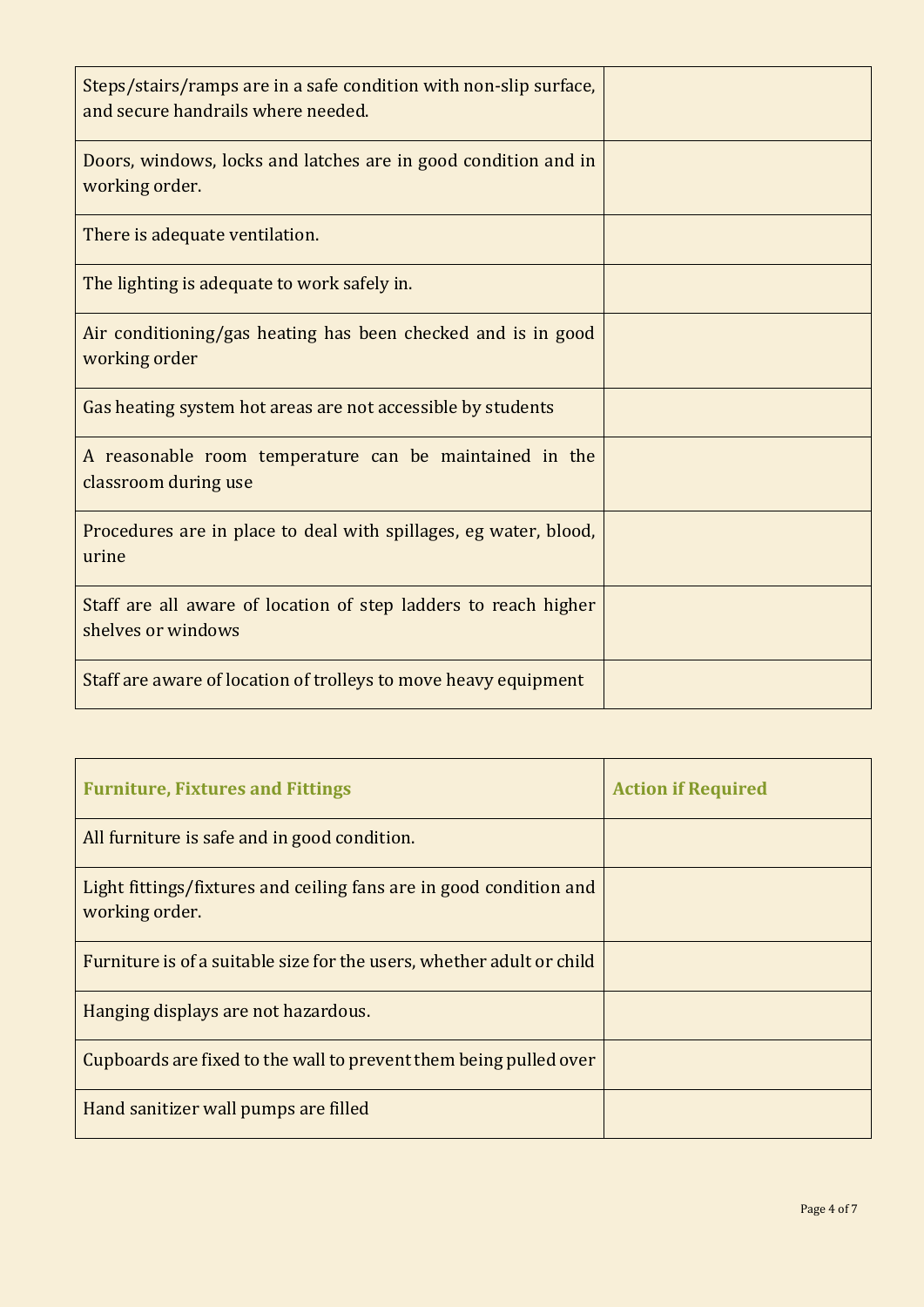| <b>Storage</b>                                                                                                                         | <b>Action if Required</b> |
|----------------------------------------------------------------------------------------------------------------------------------------|---------------------------|
| Flammable material is stored and handled in a safe manner                                                                              |                           |
| Required resources and equipment are stored safely.                                                                                    |                           |
| Dangerous objects such as scissors are stored out of reach of<br>students                                                              |                           |
| Free standing shelves/cupboards are secured to ensure stability.                                                                       |                           |
| Storage methods are used that will eliminate or minimize<br>accidents. (heavy objects stored between mid-thigh and shoulder<br>height) |                           |
| Personal possessions are safely stored away where students are<br>unable to get at them                                                |                           |

| <b>Hazardous Substances</b>                                                                             | <b>Action if Required</b> |
|---------------------------------------------------------------------------------------------------------|---------------------------|
| Current (within 5 years) material safety data sheets are readily<br>available for hazardous substances. |                           |
| Hazardous substances are stored and labeled appropriately.                                              |                           |

| Electrical                                                                            | <b>Action if Required</b> |
|---------------------------------------------------------------------------------------|---------------------------|
| Electrical equipment is in good condition and is tested and tagged<br>as required.    |                           |
| Electrical cabling from power boards cannot be reached by<br>students or tripped over |                           |
| All new power boards purchased will have an overload switch.                          |                           |
| All areas have Residual Current Device (RCD) protection.                              |                           |
| All power boards and wall sockets have safety plugs fitted into<br>unused sockets     |                           |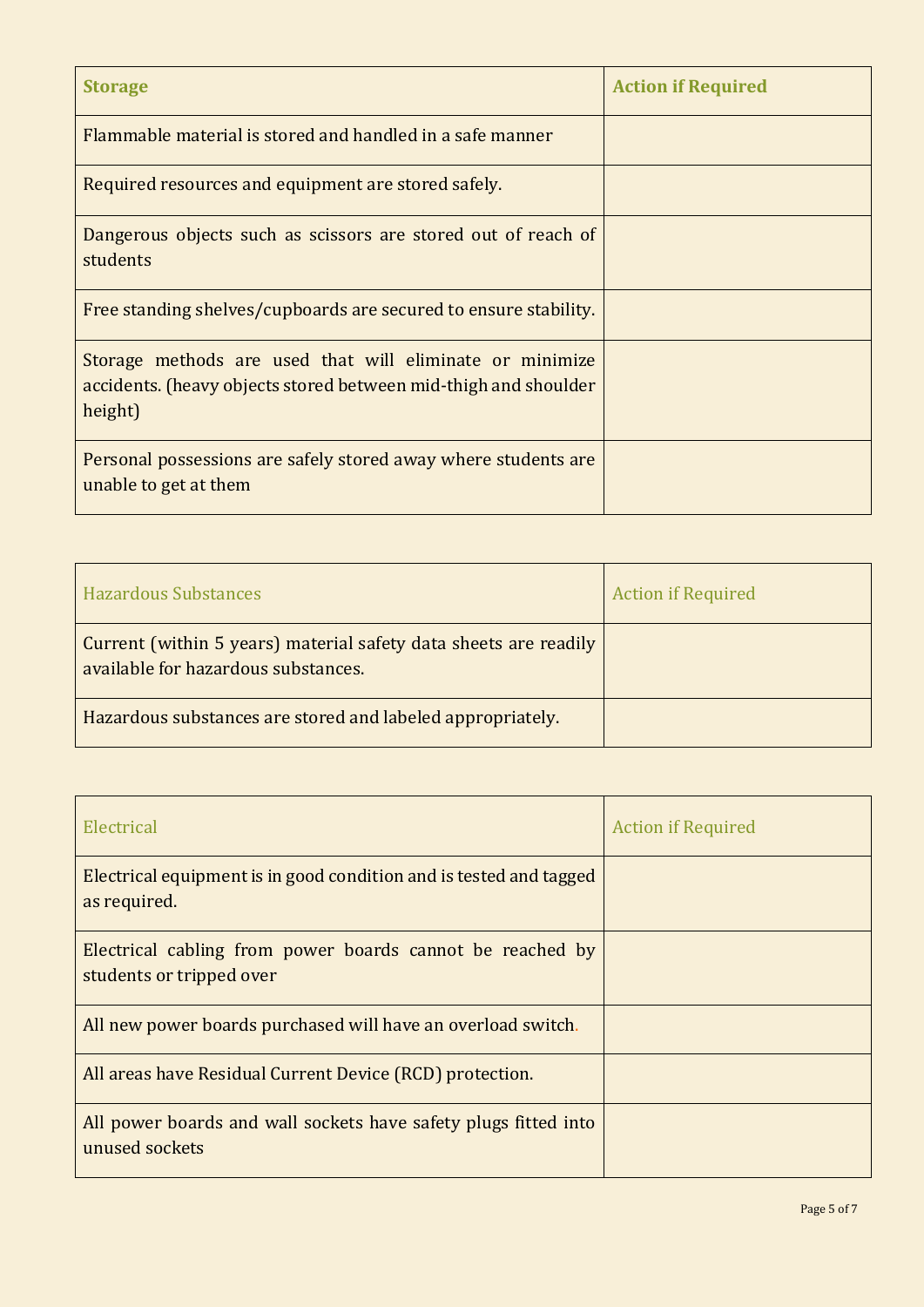| <b>Playground and Outdoor</b>                                        | <b>Action if Required</b> |
|----------------------------------------------------------------------|---------------------------|
| Playground equipment is in good condition and unbroken               |                           |
| Sandpits have been checked for hazards both on and under the<br>sand |                           |
| Toys have been cleaned according to the cleaning schedule            |                           |
| Exits have been checked to make sure they are secure                 |                           |
| Tables have been cleaned according to the schedule                   |                           |
| The ground has been checked for damage - trip risks                  |                           |
| Trees are in good condition with no damaged branches                 |                           |
| <b>Other Issues</b>                                                  | <b>Action if Required</b> |

| General                                                                         | <b>Action if Required</b> |
|---------------------------------------------------------------------------------|---------------------------|
| Other hazards such as sharps, glare, fumes or vermin have been<br>identified.   |                           |
| Noise is not a hazard.                                                          |                           |
| Animal cages/tanks are clean and in good condition.                             |                           |
| Sink areas are clean and in good working order (ie no leaks)<br>where required. |                           |
| Water from taps is cool enough not to burn students                             |                           |
| Boiling water for tea/coffee or in cups is not accessible by<br>students        |                           |